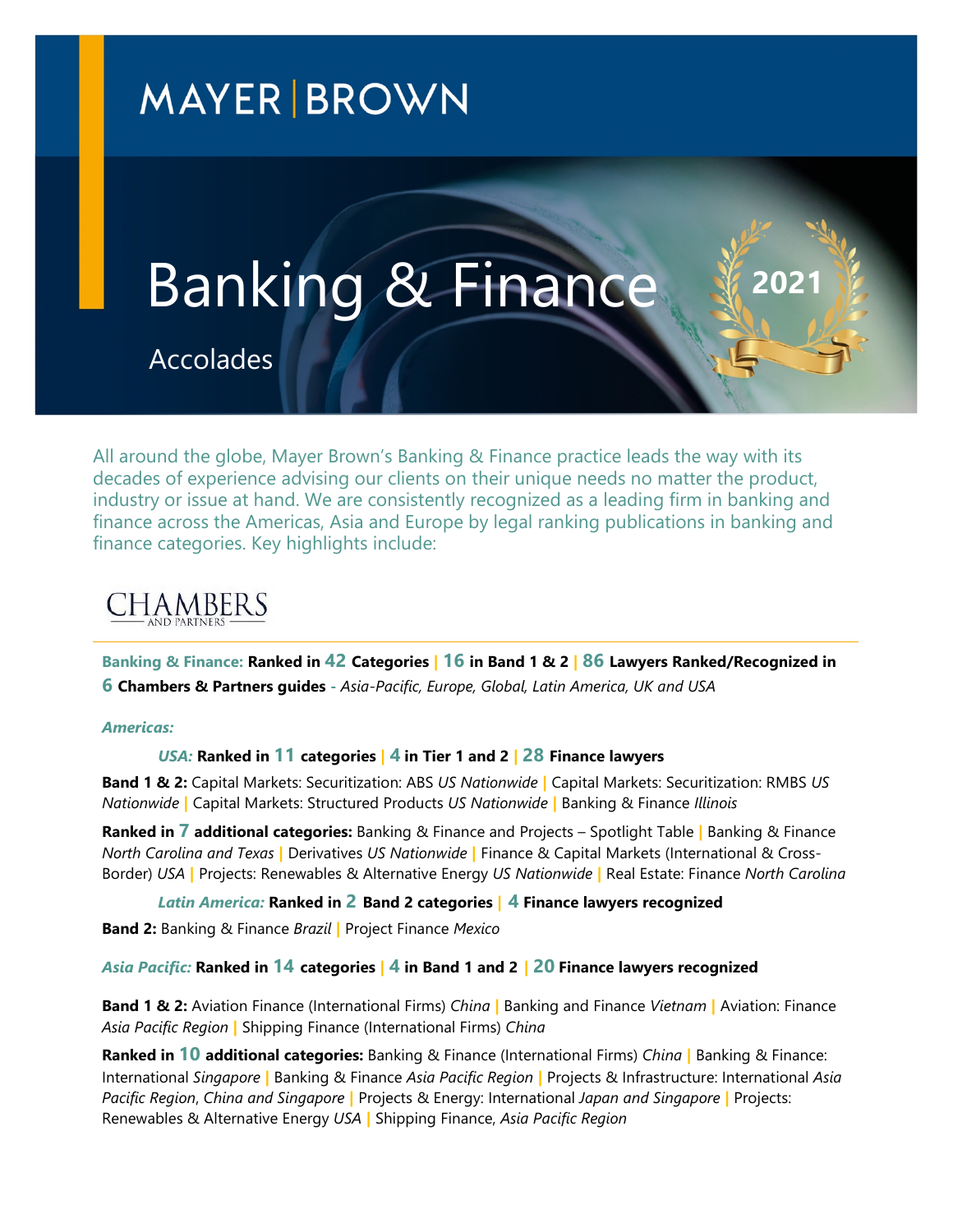#### *Europe:* **Ranked in 10 categories | 3 in Band 1 and 2 | 10 Finance lawyers**

**Band 1 & 2:** Energy & Natural Resource Mining *UK* **|** Banking and Finance: Lenders: Mid-Market *UK* **|** Capital Markets – Derivatives *UK*

**Ranked in 7 additional categories:** Banking & Finance: Borrowers: Mid-Market *UK* **|** Banking & Finance *France* **|** Capital Markets: Structured Finance *Europe-wide, Germany and UK* **|** Real Estate Finance *UK* **|** Finance & Capital Markets (International & Cross-Border *UK*

#### *Global:* **Ranked in 5 categories | 3 in Bands 1 and 2 | 24 Finance lawyers**

**Band 1 & 2:** Projects & Energy: Mining & Minerals *Africa-wide* **|** Capital Markets: Structured Finance, Securitization & Derivatives *Global-wide* **|** Projects & Energy: Mining & Minerals *Global-wide* 

**Ranked in 2 additional categories: |** Projects & Energy *Global-wide* **|** Banking & Finance *Global-wide*



**Banking & Finance**: **Ranked in 29 categories | 20 in Tier 1 and Tier 2 | 46 Finance lawyers | 3 Legal 500 Guides** - Asia, UK and USA.

#### *Americas:* **Ranked in 6 categories | 5 in Tier 1 and 2 | 19 lawyers**

**Tier 1 & 2:** Structured Finance: Securitization US **|** Structured Finance: Derivatives and Structured Products *US* **|** Project Finance – Advice to Sponsor *and* Advice to Lenders *US* **|** Financial Products: Tax

**Ranked in 1 additional category:** Commercial Lending: Advise to Lenders & Borrowers *US* 

#### *Asia-Pacific:* **Ranked in 8 categories | 6 in Tier 1 and 2 | 10 lawyers**

**Tier 1 & 2:** Asset-based Lending *Asia Pacific* **|** Asset Finance (Aviation Finance) *Hong Kong* **|** Asset Finance (Shipping Finance) *Hong Kong* **|** Banking and Finance *Hong Kong & Vietnam* **|** Banking and Finance: Foreign Firms *Singapore*

**Ranked in 2 additional categories:** Banking and Finance: Foreign Firms *China* **|** Structured Finance and Securitization *Hong Kong*

#### *Europe:* **Ranked in 14 categories | 9 Tier 1 and 2 categories | 17 lawyers**

**Tier 1 & 2:** Finance: Asset-Based Lending *UK* **|** Projects, Energy and Natural Resources: Mining and Minerals Mining *UK* **|** Investment Fund Formation & Management: Fund Finance *UK* **|** Finance Securitisation *UK* **|** Finance: Derivatives and Structured Products *UK* **|** Emerging Markets *UK* **|** Energy and Infrastructure *UK* **|** Finance: Trade Finance UK **|** Securitization, Derivatives & Structured Finance *Paris* 

**Ranked in 5 additional categories:** Acquisition Finance *UK* **|** Bank Lending – Investment Grade and Syndicated Loans *UK* **|** Debt Capital Markets *UK* **|** Banking & Finance (Transactions) *Paris* **|** Structured Finance & Securitization *Germany*